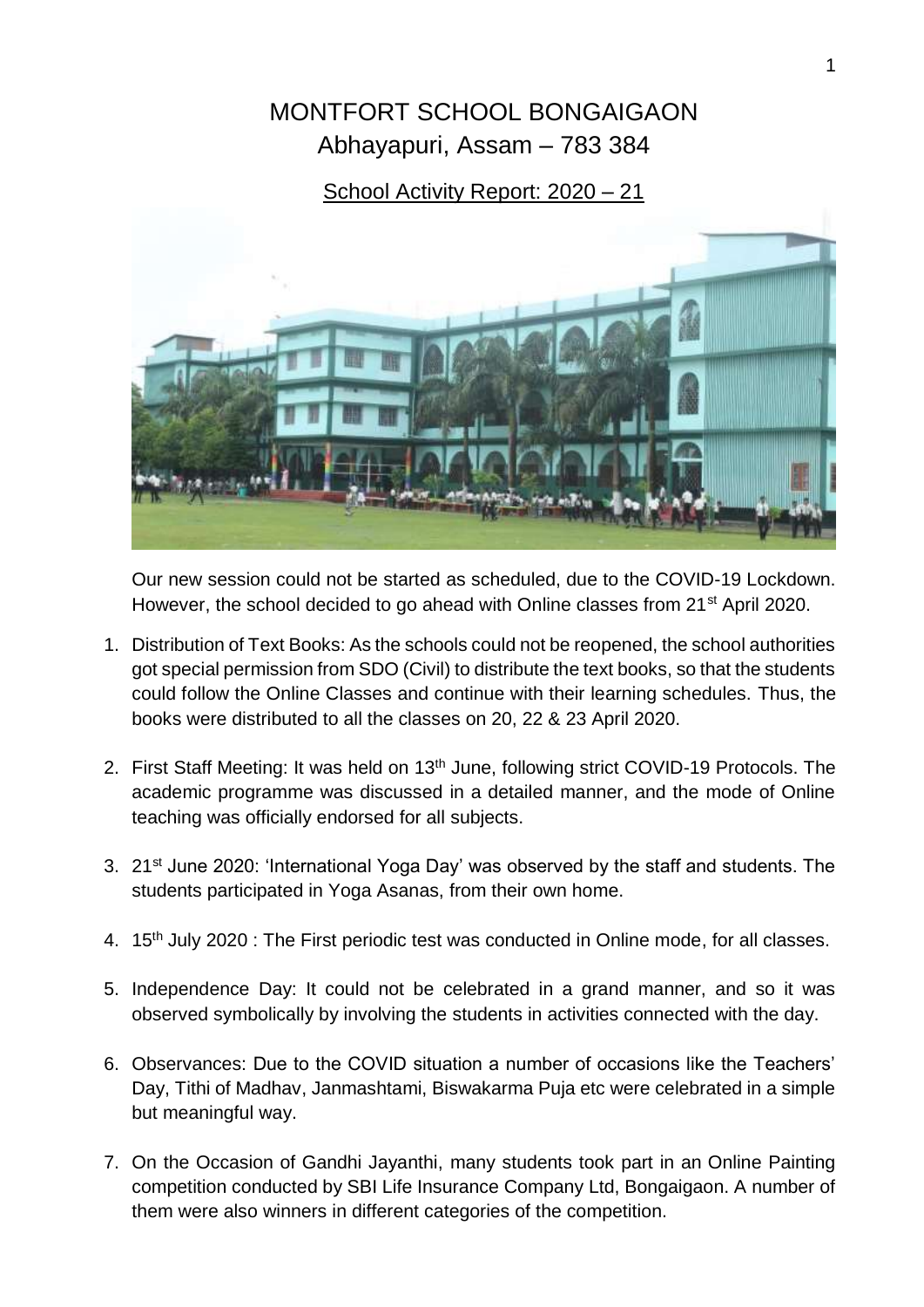

- 8. FIRST TERM EXAM: The terminal exam was conducted online in the first week of October 2020.
- 9. 13 Oct. 2020: All the Class IX & X students were tested for COVID-19 in the school campus, as per the order of the Sub Divisional Medical Officer, North Salmara. Happily, none of them had contacted the dreaded virus.



10.19 to 22 Oct. 2020: The school organized Intensive & Focused COVID -19 Campaign with the Parents of different classes by organizing the PTA, class wise.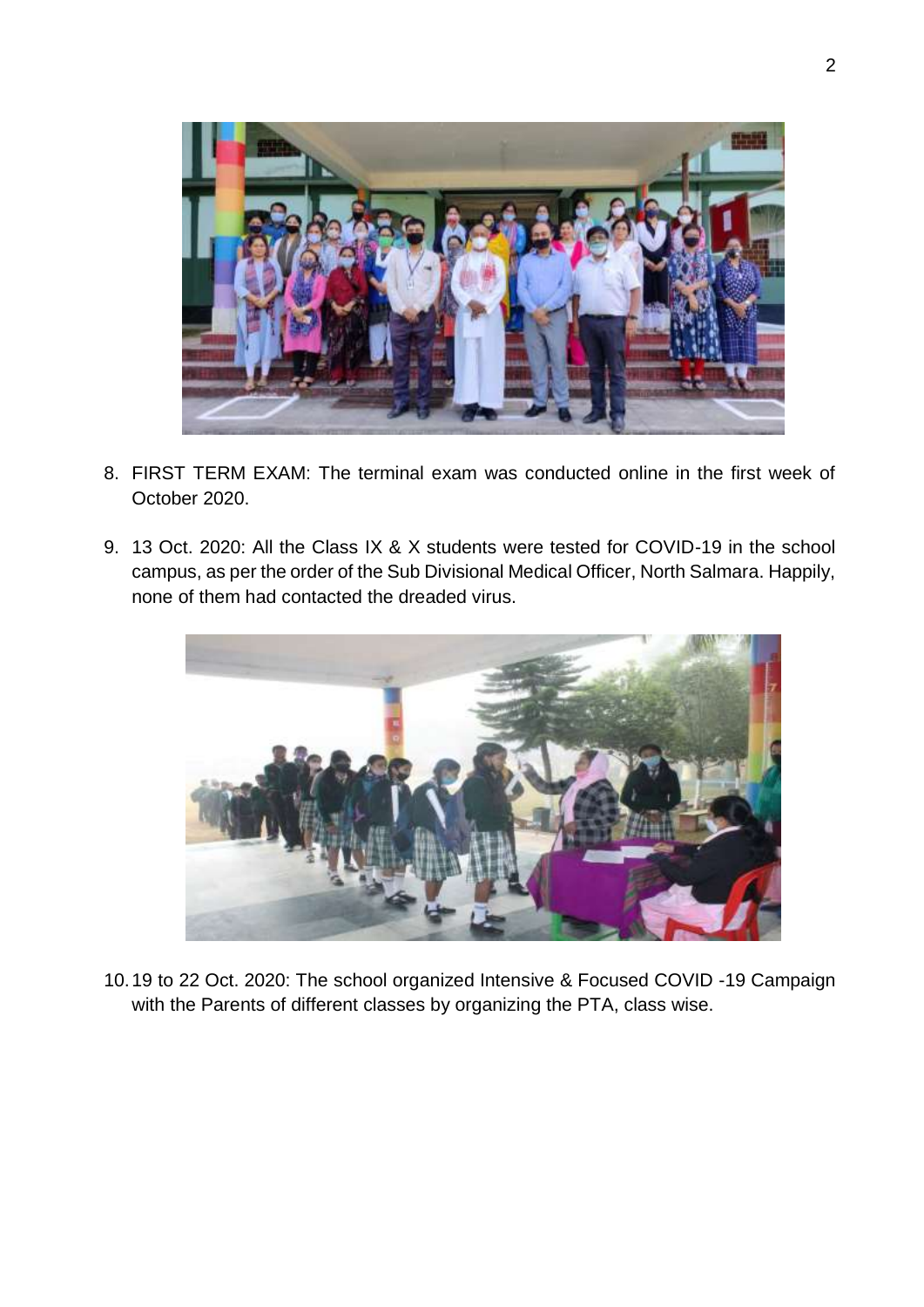

11.Rashtriya Ekta Divas & Vigilance Awareness Week were observed by all the Staff members by taking the pledge.



12. School Reopens: After the lockdown, classes VI to X were reopened on 2<sup>nd</sup> November 2020. The PTA meeting held on 9 November 2020 highlighted the COVID Protocols to be followed for the safety of everyone.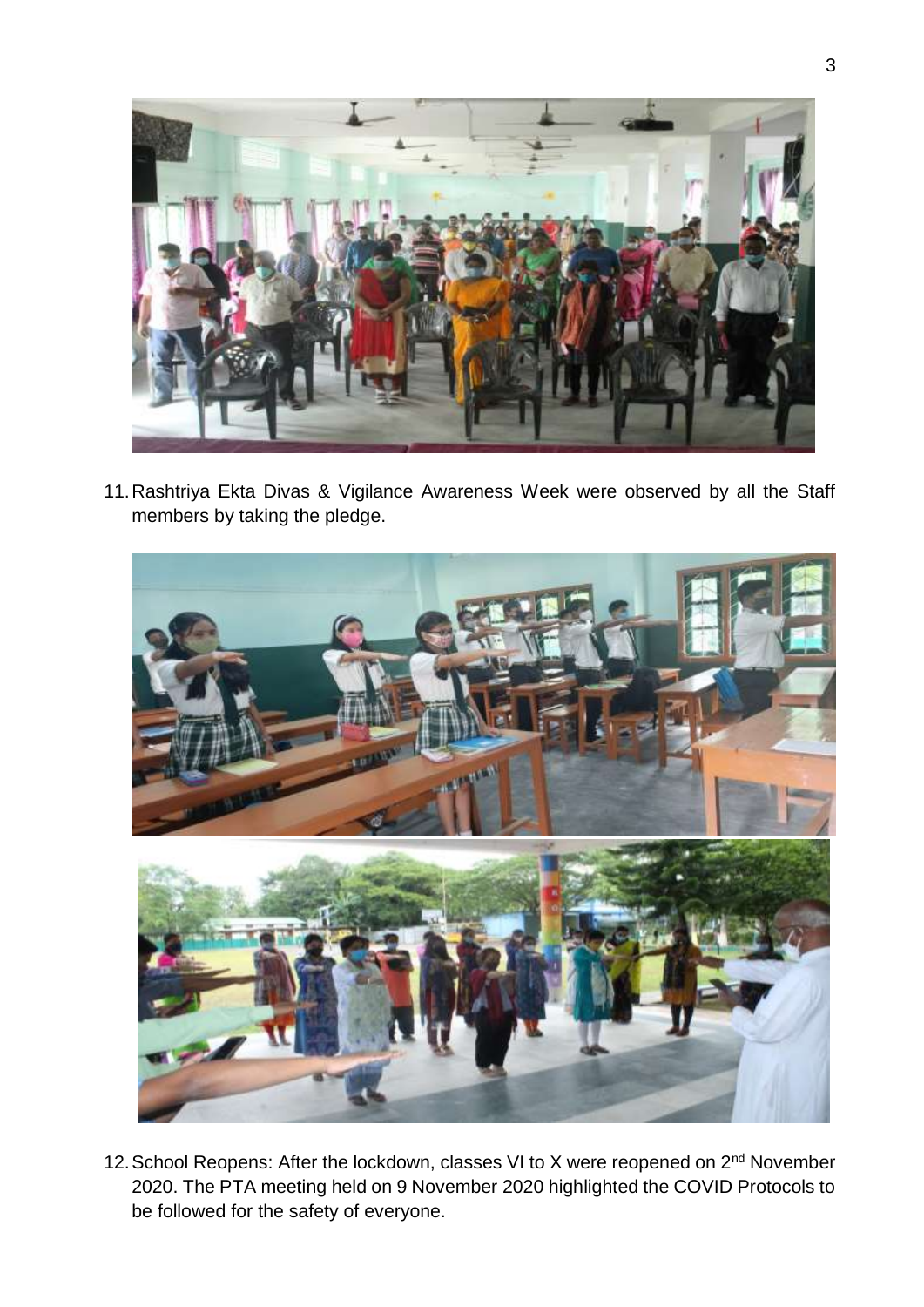13.Counselling Session:

To provide the opportunity for young people to develop positive attitudes and reinforce motivation towards academic excellence, a one-day programme was organized for the senior classes on 19 Nov. 2020. Bro Varghese Mandapathil, a Ph. D. in Counseling and Psychology, was the resource person.



- 14.Observances : Chhat Puja, Lachit Diwas, Guru Nanak Jayanti and Asom Diwas were observed in the school. On Constitution Day, all the students and staff recited in common the Preamble of the Constitution.
- 15. Winter Vacation: The school closed on 21<sup>st</sup> Dec. 2020 for winter vacation. 04 Jan 2021: The school reopened on  $4<sup>th</sup>$  January for all students after the Winter Vacation.
- 16.Celebrations : Magh Bihu and Republic Day were celebrated in a modest but meaningful way.
- 17.Rehearsal for Emergency Exit : All the students were given training for emergency exit from the building. This exercise was carried out as part of the safety measures in the school.
- 18.Special Activity: Inculcating a Flair for English Language (IFEL 2021)

Detailed Guidelines

- a) Aim: To provide opportunities to the students to develop a flair (natural ability) for the English Language. -To provide a platform for creativity with regard to the use of English. -To integrate Language learning with Arts – visual or performing. -To motivate the students to make a short presentation which can be an inspiration for other students.
- b) Participants: Students of Classes 3 to 8
- c) Teacher in Charge: English Language Teacher + Art Teacher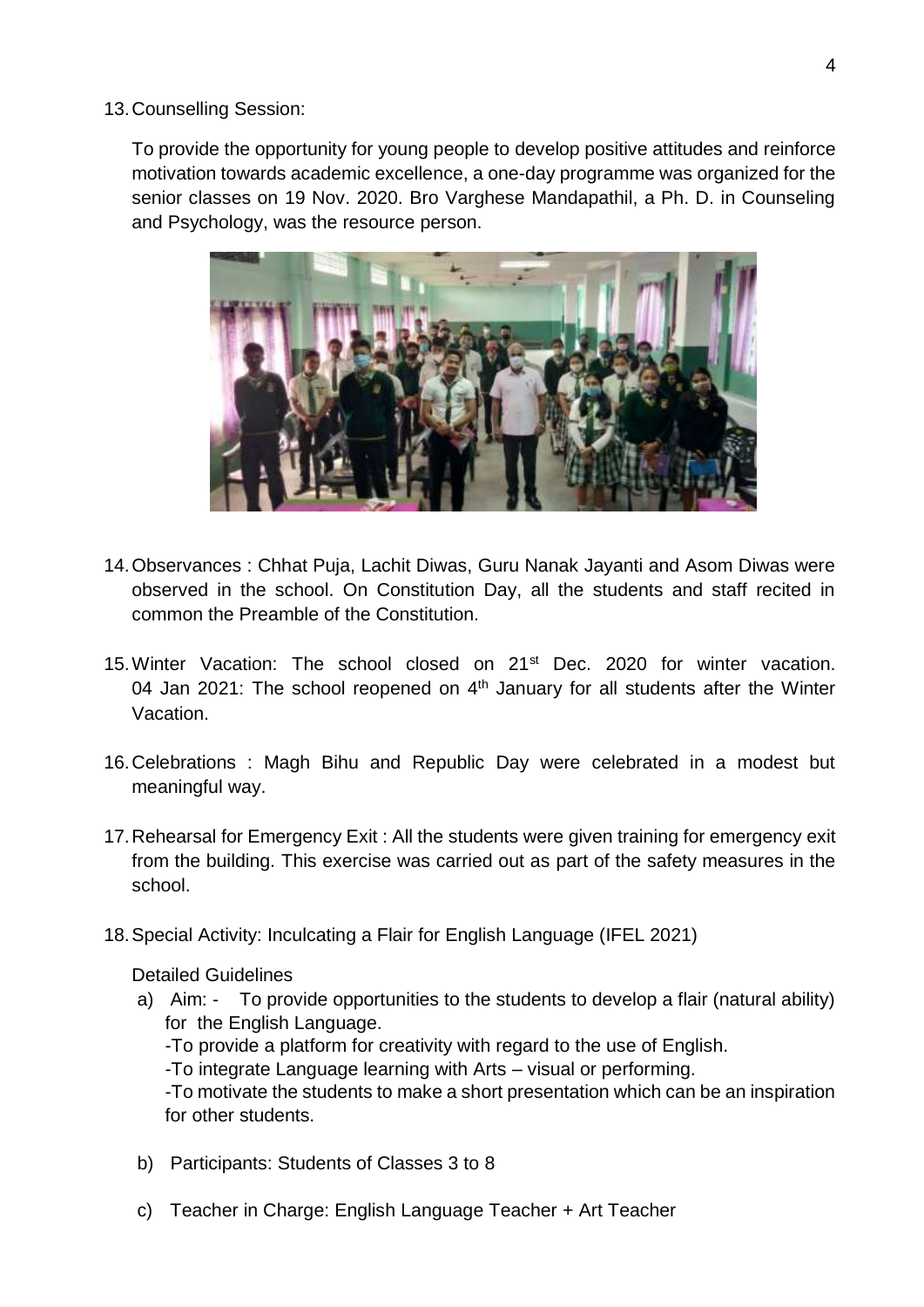d) Presentation: Each class, section wise, to make a short presentation of about 10 minutes based on the following basic features:

-Matter for presentation: Relevant items from the English Text of each class, with particular stress on Grammar and Pronunciation.

- -The items could include the following
- Vocabulary, Word meaning, Different uses of the same word
- Homophones = words with similar pronunciation but different spelling & meaning. Eg. break, brake
- Sentence formation from Tables S V O A C Pattern
- Making sentence(s) using 3 or more pictures.
- Degrees of Comparison with pictures or actions
- Types of sentences
- Speech/ Words in action Proverbs, Jokes
- Know your English Conversation stressing proper use of words. Eg. How was the food? Ans: Tasty (**√**). Good (x)
- Use of related words Eg: Pilot Plane, Farmer Plain (land). The above could be presented using charts, pictures, models, actions, etc. Humour in the presentation is welcome. Artistic abilities may be exhibited, but no over indulgence Eg. Multi coloured / Time consuming paintings are not needed.
- e) Participation: A minimum of 15 in a group. Large classes can have three groups. All the students will have to be part of a particular group.
- f) Prizes: Special prizes will be awarded for the best presentation, groupwise (among 3 to 5, and 6 to 8).
- g) Take Care: That each student prepares his / her part well with regard to pronunciation and grammar. Do not overload the same student with many items. An M. C. will be needed while presenting, but no commentaries. The students will have to speak out on the stage.
- h) Time for Preparation: Up to 26 Jan 2021
- i) Presentation: Within 27 Jan to 10 Feb 2021

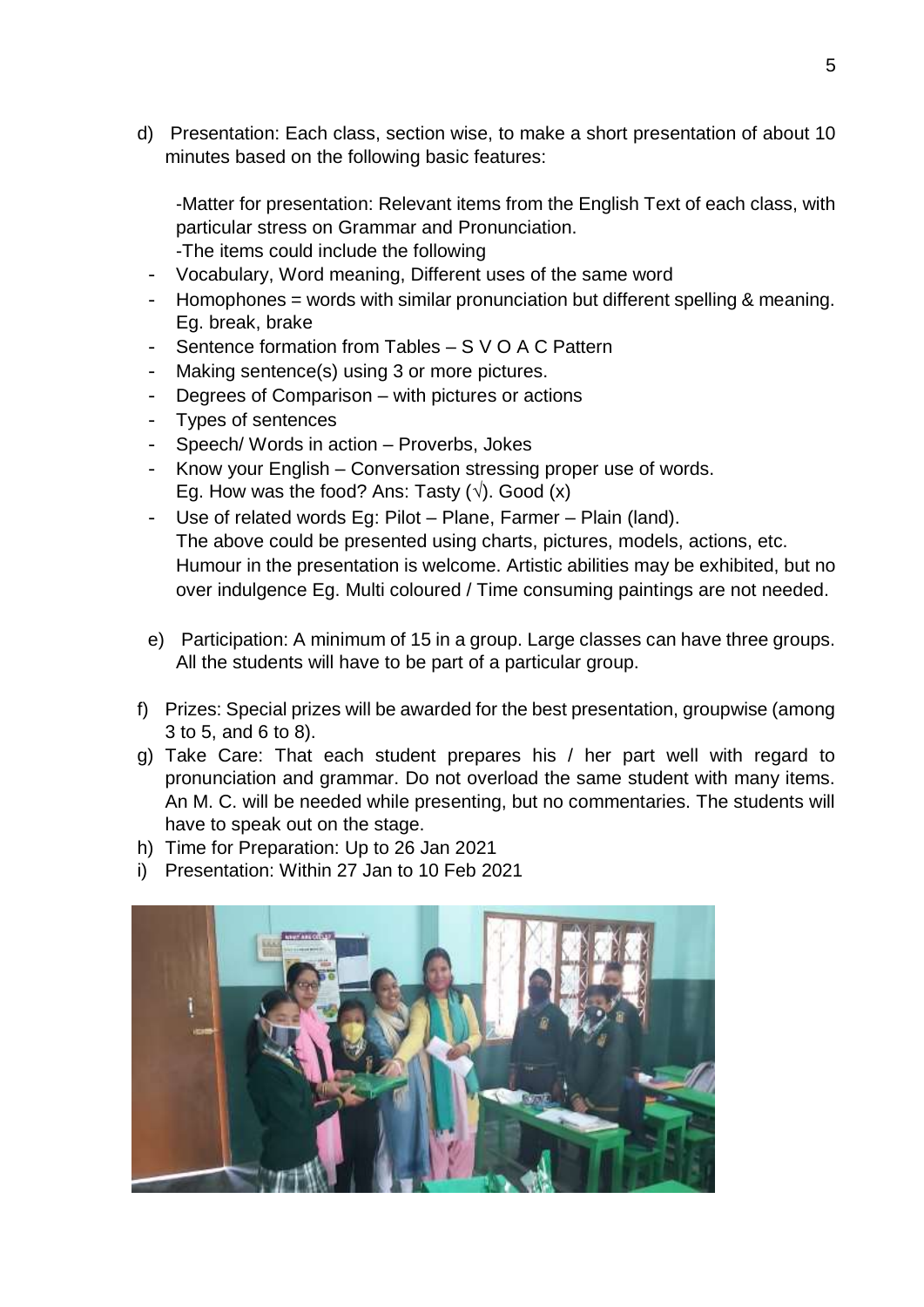

The Special Activity turned out to be a considerable success. We hope to improve upon it further and make it a tool for learning.

- 19.12 Jan 2021: Counselling & Guidance lessons were conducted for the students of Classes IX & X by Miss Rakhi Gogoi, a research scholar from Bangalore University.
- 20. Webinar for Parents on NEP 2020: On 12<sup>th</sup> February 2021, the school organized a special Webinar Program for the Parents. This was well attended.
- 21.Annual Exam: The school Annual Exams started on 23rd February 2021, and all the results were given out by 18<sup>th</sup> March 2021.
- 22. Parent Teacher Meeting: On 18<sup>th</sup> March 2021, a meeting was organized for the Parents of Matric Candidates regarding preparation for the CBSE Board Exam 2021.
- 23.Practical Exam for Information Technology (402): The CBSE Practical exam for I. T. was conducted on 30 & 32 March 2021, by an External Examiner, Mr. Alongkar from Little Flower School, Bongaigaon.
- 24.31 March 2021: Evaluation of the Academic Year: A detailed and comprehensive evaluation was done by the staff on various aspects of the academic year.

A COMPREHENSIVE EVALUATION OF THE ACADEMIC YEAR 2020 - 21

AIM: To improve quality, to fine tune the existing educational practices, to eliminate undesirable activities, and to usher in an era of excellence.

Methodology: Look out for new and effective ways of imparting education and improve the existing methods & practices Group 1: Pinky, Daisy, Bro Devid, Shraddha, Sangeeta, Aipi, Sirajul Rahman

TOPIC: Teaching to make a difference: Preparation, Syllabus, Teaching Aids, Variety – something for the students to look forward to in each week, in each subject, Theme for the New Academic Session